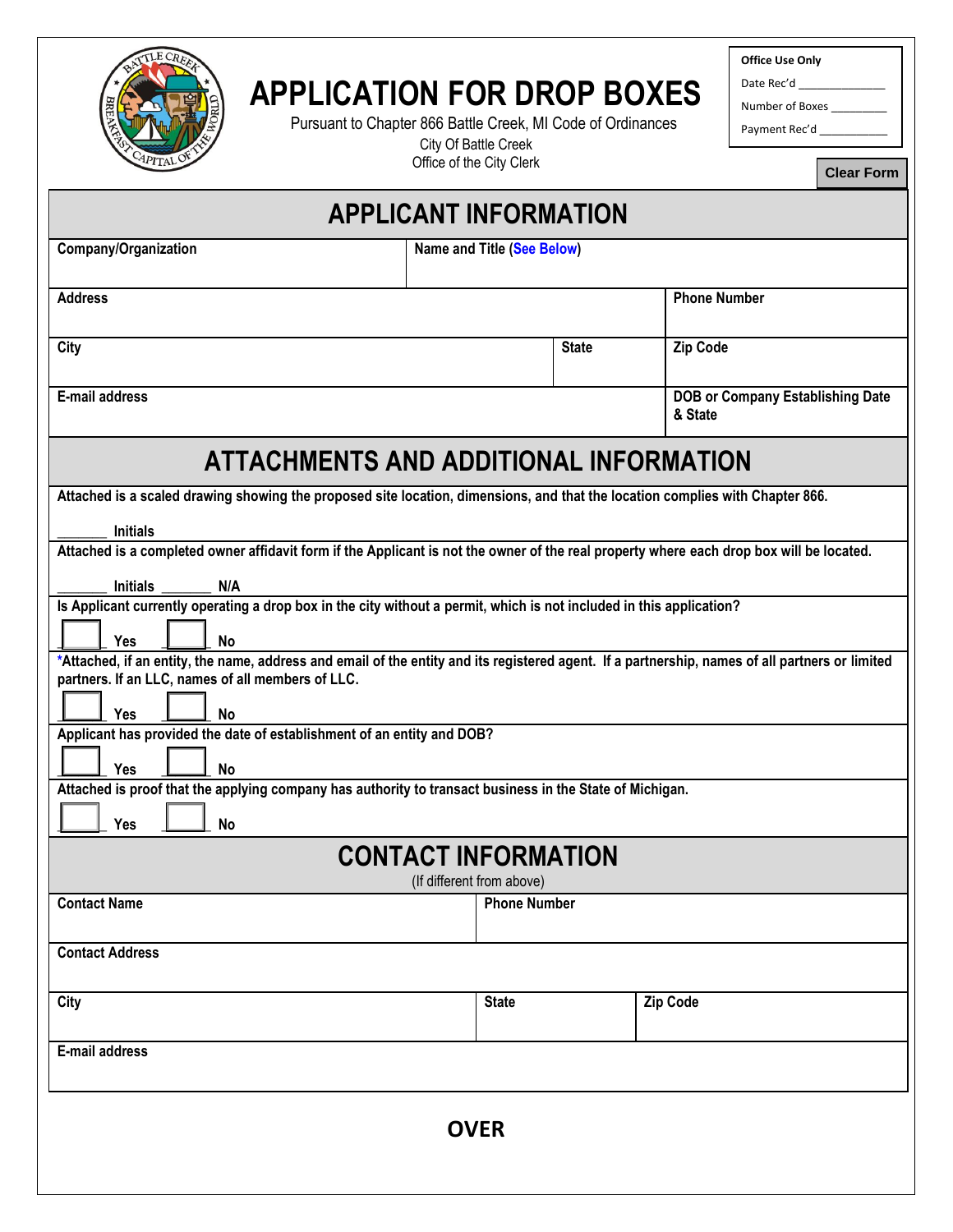**Page 2, Drop Box Application**

## **PROPOSED LOCATION OF EACH DROP BOX**

|         |           | (For Office Use Only) |        |                |          |                |               |
|---------|-----------|-----------------------|--------|----------------|----------|----------------|---------------|
| Address | Parcel ID | Approved              | Denied | Approved<br>w/ | Comments | Name /<br>Date | Name/<br>Date |
|         | Number    |                       |        | conditions     |          | ZONING         | CLERK         |
|         |           |                       |        |                |          |                |               |
|         |           |                       |        |                |          |                |               |
|         |           |                       |        |                |          |                |               |
|         |           |                       |        |                |          |                |               |
|         |           |                       |        |                |          |                |               |
|         |           |                       |        |                |          |                |               |
|         |           |                       |        |                |          |                |               |
|         |           |                       |        |                |          |                |               |

## **The Applicant is responsible for being sufficiently familiar with and having a working knowledge of the ordinance requirements of the City of Battle Creek, MCL Act 331 of 1976 and Act 284 of 1972. A copy of Chapter 866 is available on the City of Battle Creek website a[t www.battlecreekmi.gov.](http://www.battlecreekmi.gov/)**

The permit is valid for one year beginning on May 1st and expiring on April 30th. Prior to expiration of the permit, the Permitee may voluntarily cancel the permit by providing written notification to the Clerk's Office. Otherwise, the Drop Box Permit must be renewed annually and must be filed with the Clerk's Office not later than thirty (30) days before the permit expires. If the permit expires and is not renewed, the drop box(es) must be removed within 10 days after expiration of the permit.

By my signature below, I affirm that the representations made above are true to the best of my knowledge, and that I have authority to sign on behalf of the company listed on the front page of this application.

| <b>Signature of Applicant</b> |  |
|-------------------------------|--|
|-------------------------------|--|

**Printed Name of Applicant Date** 

Please submit the completed application, with required fees and additional documents to:

City of Battle Creek Clerk's Office 10 North Division Street, Room #111 Battle Creek, MI 49014 (269) 966-3348

NON-REFUNDABLE fee: \$60.00 Annual Fee per box

License Term: May 1 - April 30. Please allow 5-10 business days for processing.